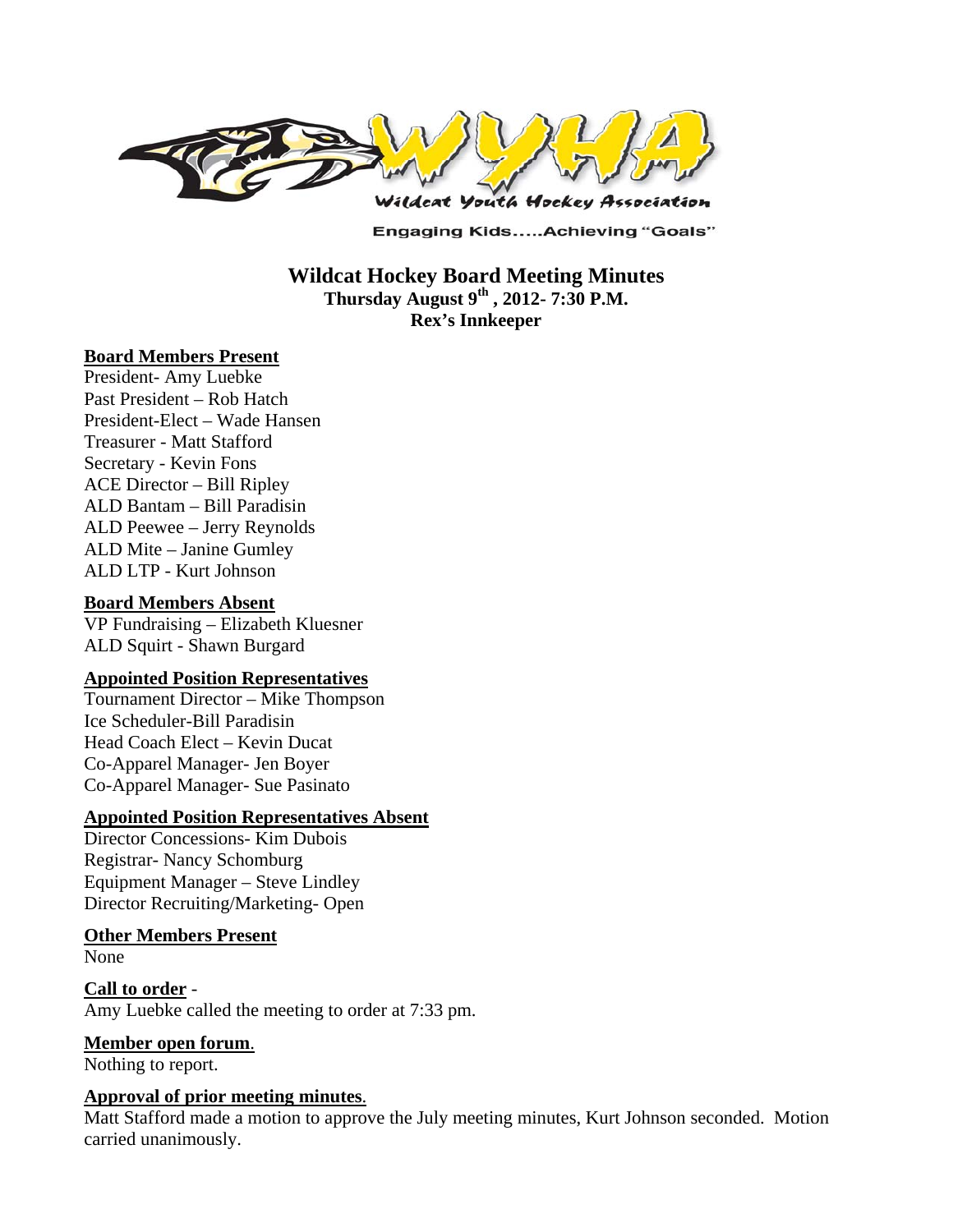## **Approval of agenda**

Wade Hansen made a motion to approve the agenda, Bill Ripley seconded. Motion carried unanimously.

# **Reports:**

**Treasurer:** 

Reviewed Current Statements.

Approval of bills / Monthly Statement

Wade Hansen made a motion to approve the outstanding bills, Jerry Reynolds seconded. Motion carried unanimously

## Approval of Budget

Wade Hansen made a motion to approve the 2012-2013 Budget, Bill Paradisin seconded. Motion carried unanimously

# **LTS/MiniMite/LTP:**

Nothing to report **Mite ALD :**  Nothing to report.

**Squirt ALD:**  Nothing to report.

**Pee Wee :**  Nothing to report.

**Bantam:**  Nothing to report.

**Equipment :**  Nothing to report.

**Fundraising:**  Nothing to report.

**Apparel:**  Nothing to report.

**Registrar-**Nothing to report

**Ice scheduler-**Nothing to report **Marketing Director:** Nothing to report

**Tournament Director:** Nothing to report

**Concessions Director:** Nothing to report

**Ace Director:**  Nothing to report

**President elect –** Nothing to report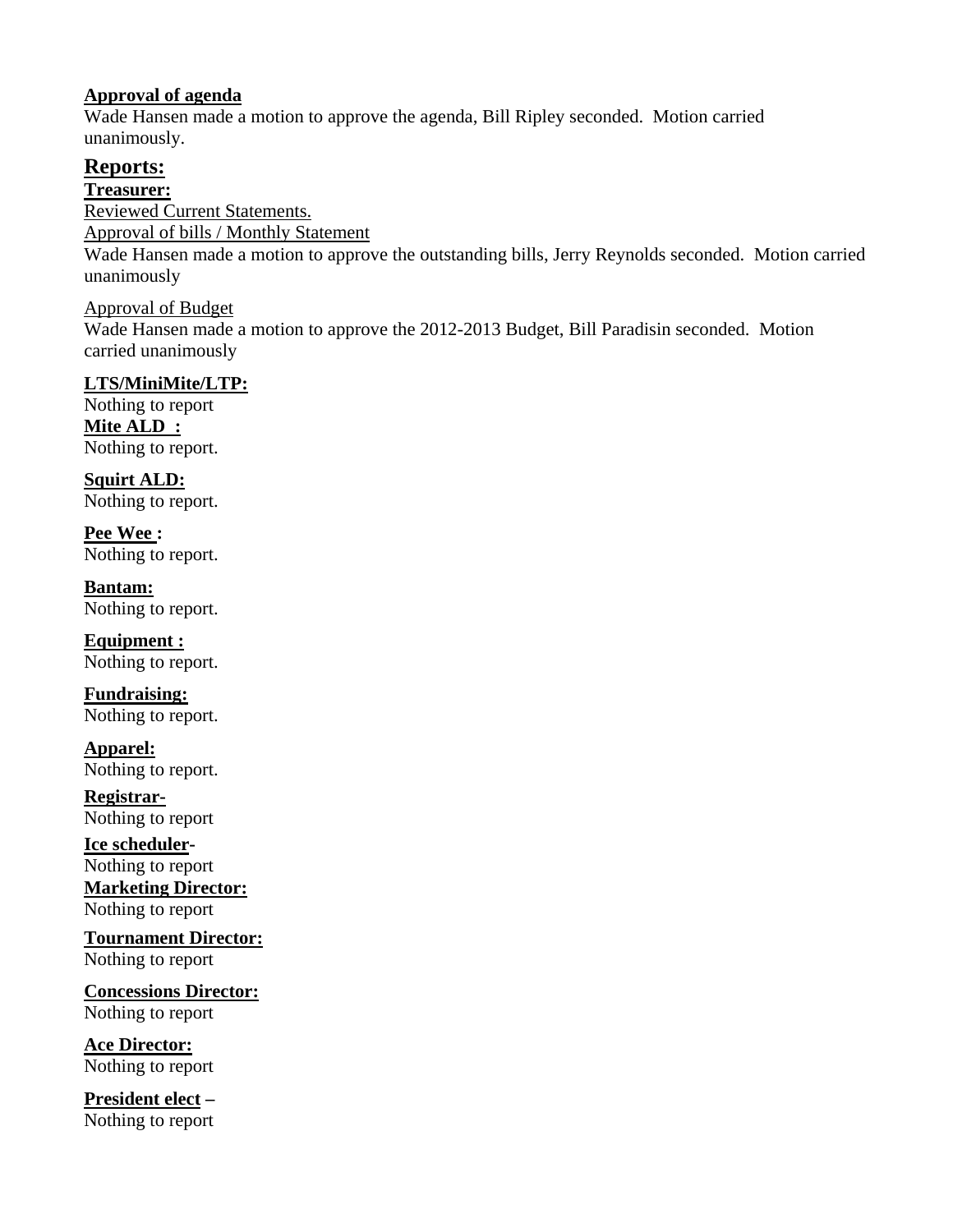# **Old / New Business:**

- Introduce Terrisa Mulder
- Approve appointed members who are present Wade Hansen made a motion to approve Terrisa Mulder as the Director of Recruiting and Marketing appointed board position, Bill Paradisin seconded. Motion carried unanimously
- Board attendance It is very important to attend the Board Meetings, it is the second Thursday every month and are mandatory for all board members. Here is the policy from the Bylaws:
	- o SECTION 14 Any Board Members not attending three (3) consecutive or a total of four (4) meetings of the Board of Directors, during a fiscal year, without an excused absence from the President shall be removed from office by the remaining Directors and a new Director appointed. Proper notice shall be given to the director.
- Concussion Education Kris  $\&$  John Ehle putting together the information
- Apparel Jersey try on date Aug. 13 from 6-7:30pm at storage locker
- Raffle Tickets Karen Ferris will hand out at storage locker on Jersey Try On Date
- Bucky Books will be delivered in mid-August, Becky Thousand chair and will have them available for families early Sept. (include in newsletter and blast)
- U6 League Kurt Johnson will contact MIA for league information and scheduling for this season.
- U8 League discussed
	- o Recap from Red/White/Blue meeting (Bill R, Janine, and Kevin D.)
	- o Ice needs for this season Mites red, white, blue
- Mite to Squirt player transfers (SP and North Lakeland)
	- $\circ$  Wade Hansen made a motion that the option for a U8 to move up / tryout at squirt will be removed as of 11/15/12. Bill Paradisin seconded. Motion carried unanimously
- Status of Beat the Heat camps camps reduced from 2 to 1 due to low numbers, planning for next year earlier to communicate earlier due to completion camps.
- Goalie clinic has anyone spoken to Bob Houle about the ice times? Sunday Evenings from 10/14/12 to 11/11/12. Bob will be contacted.
- Coaches meeting dates have been set
	- o Squirts- Thursday, August, 30
	- o Peewee/ Bantams Monday, September, 10
	- o Mites(U8,U6) , Rec (U12,U10), Learn to Play, September, 17
- Getting the word out on Try Hockey for Free(Nov  $3<sup>rd</sup>$ ) and Rec League (need skaters)
- $\bullet$  Mite Jamboree is currently scheduled for Jan. 27<sup>th</sup> which is when West Bend hosts their RWB jamboree. Reviewing the dates for this , need to finalize ASAP.
- Overview of Tryouts

Skills – 2 sessions

Scrimmage  $-1$  session

Splitting large levels into 4 even teams of 10-12 per team

- 20 minute games, Zamboni between
- Each team will play 2 teams
- Will need to collect pinneys after skills and distribute for scrimmage.